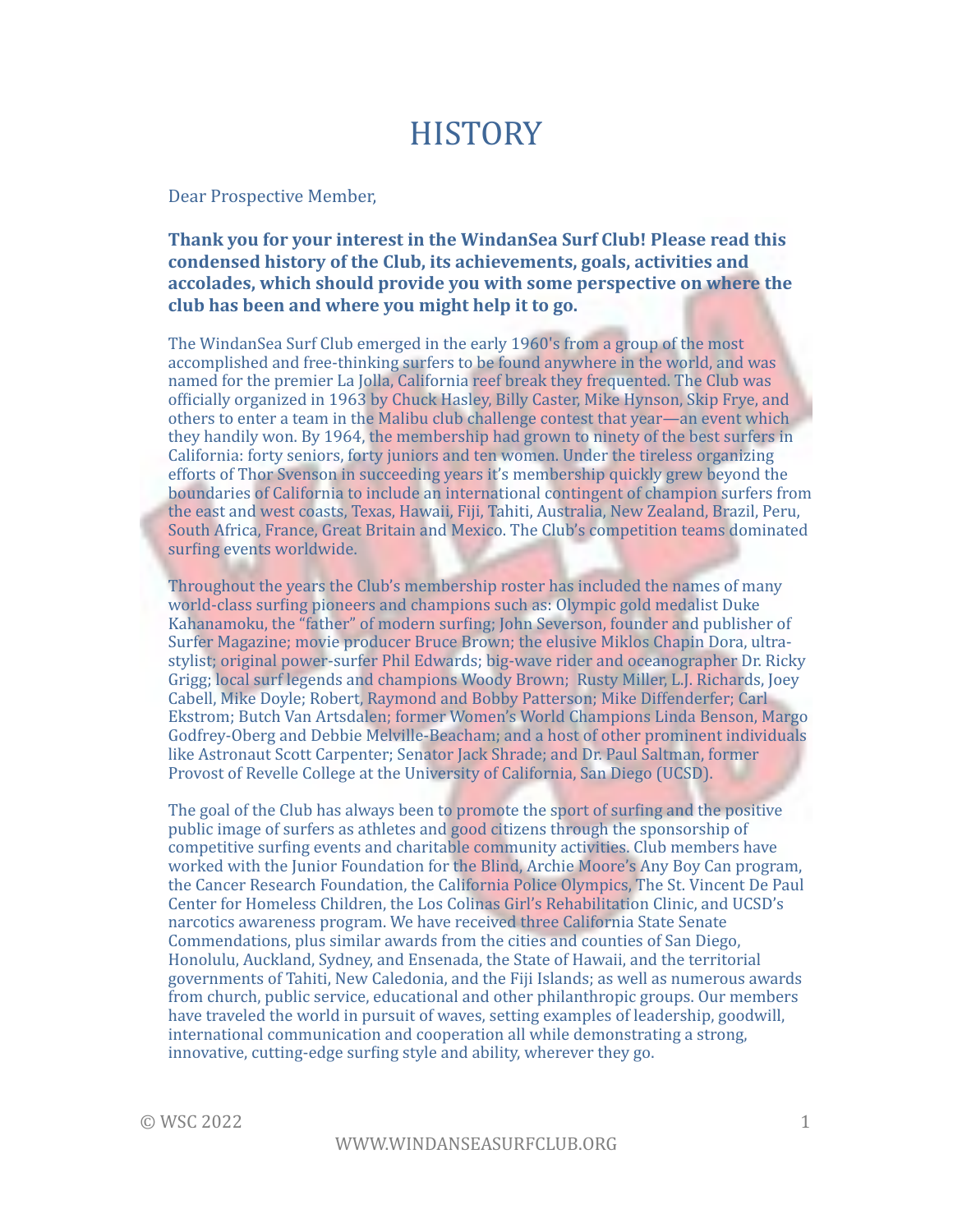Surf clubs in the 1960s exercised a large influence on the development of surfers at the time, not only with regard to their surfing style and ability but also in their attitude toward life. Today, the WindanSea Surf Club is carrying on that tradition through our involvement in the local community and our dedication to the development of young surfers. Our Menehune program is an example of this focus. In addition to hosting a large Menehune Contest each year at La Jolla Shores, we select promising young local surfers between 8 and 12 years of age and help them to develop their surfing skills through coaching, encouragement and sponsorship in surf contests. For those youngsters who excel and wish to surf competitively we serve as facilitators, providing exposure to potential sponsors within the surfing industry and opening channels into the professional surfing community.

We also host many annual community projects, ranging from regular beach cleanup events at WindanSea to surfing lessons and a beach barbecue for children from St. Vincent De Paul Center and Surfers with Special Needs each summer. We are members of the La Jolla Town Council, provide safety assistance at the La Jolla Rough Water Swim, and support coastal conservation and beach access efforts through the Surfrider Foundation. The Club has also worked with S.T.O.P. (Surfers Tired Of Pollution) to bring attention to the pollution of our local beaches from storm drain runoff, and was successful in influencing the San Diego City Council to invest in a capital improvement program for low-flow storm drain diversion, helping to improve water quality for present and future generations of ocean lovers. We are a family-oriented, communitysupporting organization.

WindanSea Surf Club members are active and successful in team and individual surfing competitions on both amateur and professional levels. In August, 1997, we joined with the I.S.A. (International Surfing Association) to conduct an International Surfing Cultural Exchange to Rio de Janeiro, Brazil, where our competition team surfed against 5 Brazilian teams at Aprador Beach, and won. In 1998 WindanSea Surf Club member Joel Tudor was the Men's World Champion Longboard surfer and Jen Smith has won several Women's Longboard titles. In 2012, our longboard competition team won the Malibu club competition (again) en route to the overall Coalition of Surfing Clubs Championship. 

The WindanSea Surf Club was also instrumental in reforming the Coalition of Surfing Clubs, an organization of over 30 surfing clubs, both domestic and international. The Coalition represents over 11,000 surfers in a forum for communication and support between surf clubs worldwide. The Coalition also hosts a contest series each year in California where the clubs interact competitively, socially, and intellectually. The WindanSea Surf Club has won many of these events and has held the annual coalition title more times than any other club.

The WindanSea Surf Club also hosts several intra-Club competitive events each year at WindanSea Beach for both short and long board riders. Our membership supplies the contest support, judging, security and setup/cleanup while we look to local businesses to provide the prizes and trophies for the top finishers in each group. This allows us to continue our philanthropic efforts without depending solely on membership dues and entry fees.

Initial 

 $\odot$  WSC 2022  $\qquad \qquad$  2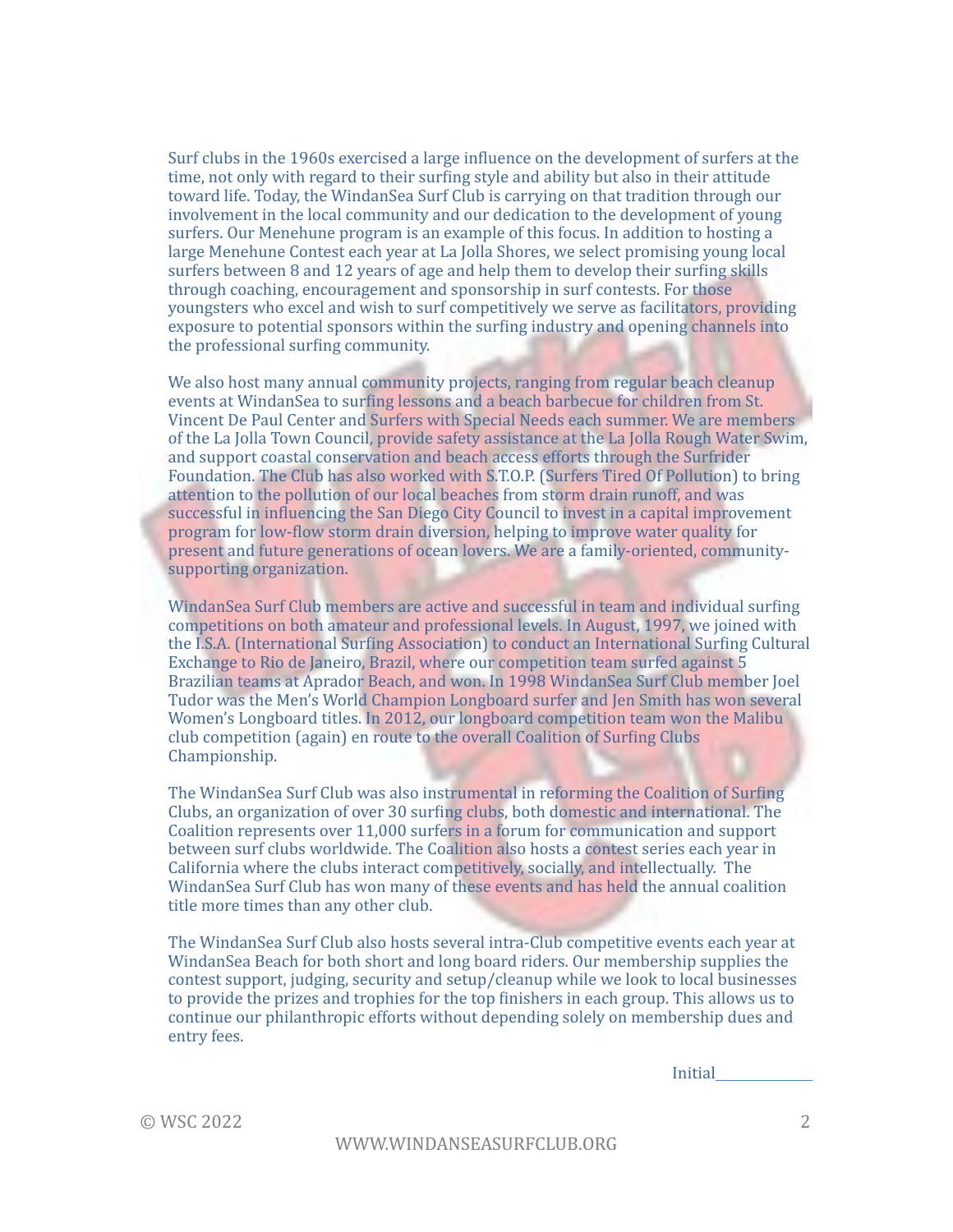### MEMBERSHIP REQUIREMENTS

#### **There are three (3) levels of membership: Charter Members, Regular Members, and Honorary Members.**

- **Charter Members:** extended only to those (40) persons named on the original roster of the WindanSea Surf Club.
- **Regular Members:** shall be those persons as defined in Section 5065 of the Corporation's Code. A Regular Member shall be a surfer who demonstrates a level of surfing ability warranting their admission as a member of the WindanSea Surf Club by the Membership Committee. Each person shall be entitled to one Regular Membership. Regular Members participate in club events, pay dues, and further the Purpose for which the club was formed: "to promote the interests of surfing as a recreational sport in California, the United States and the world by emphasizing good sportsmanship and citizenship, improving the public image of surfers and surfing, sponsoring state, national and international surfing competitions and promoting an awareness of the sport and an appreciation of the ocean, conservation of sealife and prevention of ocean water pollution."

As a Regular Member you may Mentor or Sponsor new members to the club, attend club meetings, vote on club matters, purchase and wear club clothing.

**Honorary Members:** shall be those persons as defined in Section 5065 of the Corporation's Code who are not otherwise eligible to be members of the Corporation but who, in the opinion of the Board of Directors, have performed services for the Corporation or the sport of surfing warranting their appointment as Honorary Members. Any subsidiary of the Corporation shall not be admitted to membership of the Corporation. A person, as defined in Section 5065 of the Corporations Code shall not hold more than one membership and no person shall hold more than one class. Honorary Members are appointed by the Board of Directors, do NOT pay dues, can purchase and wear club clothing with Honorary Member club insignia only, but do not Mentor or Sponsor new Club members and do not vote on club matters.

If at any time Honorary Members wish to transition to a Regular Membership level and their surfing level has reached Club standards they may submit a new application for Regular Membership. All past participation in Club events will be considered in their application.

**Initial** 

 $\odot$  WSC 2022  $\qquad \qquad$  3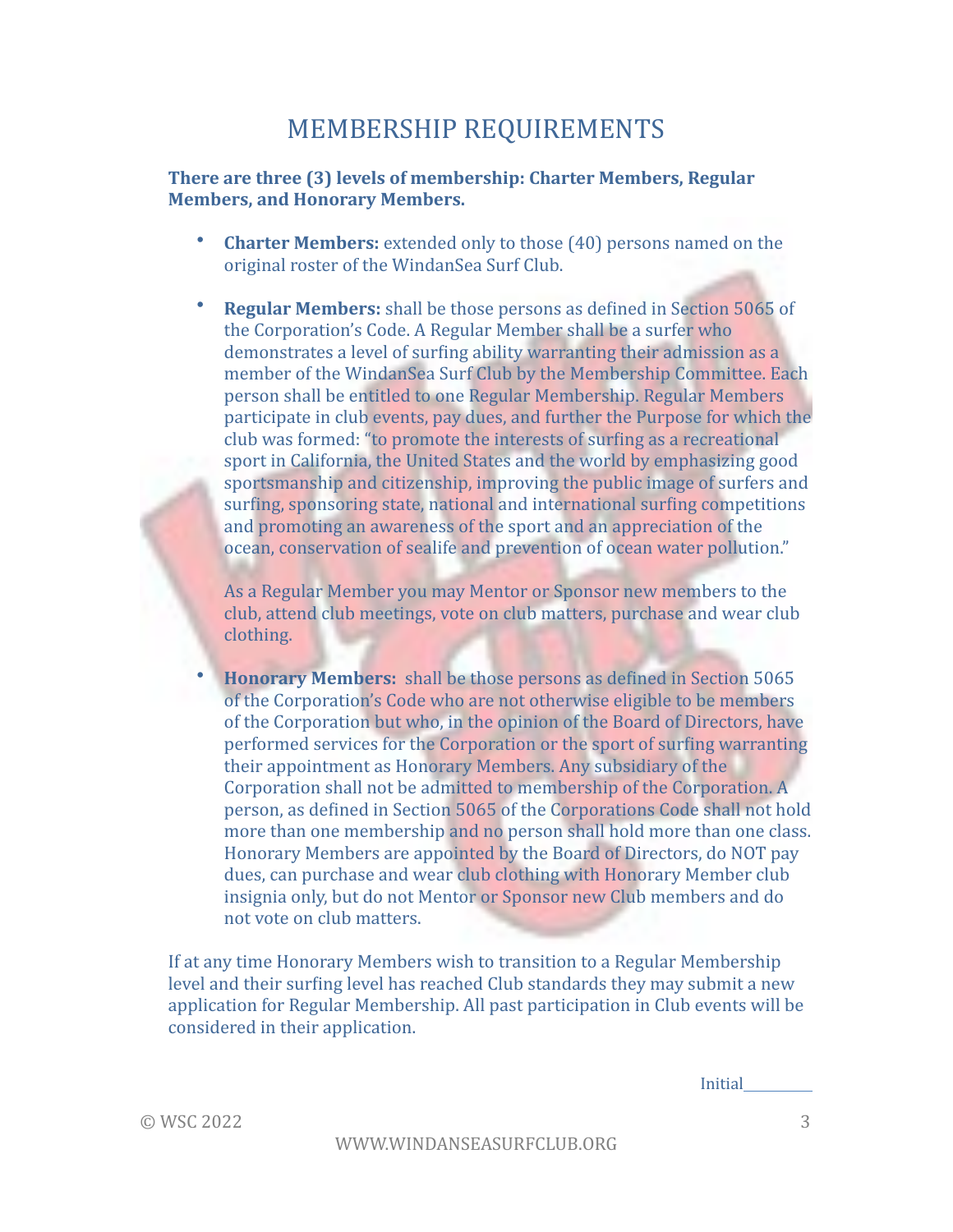### MEMBERSHIP APPLICATION PROCESS

Membership in the WindanSea Surf Club is by invitation only. If you are reading this it is because an active (dues paid) Regular Member in good standing has invited you to join and has agreed to serve as your Mentor during the membership process. You will also need two active (dues paid) Regular Member Sponsors who will attest to your qualifications. Once you agree to undertake the following steps simply fill out the attached application form and email it to the Membership Committee  $contact@wind$  and  $\frac{1}{2}$  who will either accept the application, request additional information from the applicant, or reject the application. If the application is accepted the Membership Committee will schedule your interview and notify you via email or text. Please be thorough and patient. The Membership Committee is appointed by the Board of Directors and schedules interviews in the order of applications received. The steps are as follows;

- A. Interview with Membership Committee: (Mentor is requested but not required to be at this interview): the applicant states their desire to join the Club, exhibits a basic understanding of Club history, and conveys how they will contribute to the Club. The Membership Committee will ask standard questions of all applicants at this conversational interview.
- B. Board of Directors Meeting: Once an applicant has been interviewed, the Membership Committee will send their recommendation to the Board of Directors. Acceptance of the Applicant by the Board of Directors will start the applicant's probationary period. The Applicant will not be present at this meeting but will be notified of the outcome.
- C. Probationary Period: During the Applicant's probationary period they will be considered a Probationary Member and required to participate in a minimum of six (6) Club events. They are responsible for having their application signed and dated by their Mentor or Sponsor who in turn is responsible for notifying the Chair of the Membership Committee once all events are complete. Probationary Members are required to work a minimum of  $(3)$  events (help set up/break down events, judge contests, cook food, give surf lessons, paddle with rough water swimmers, decorate parade float, etc.) and surf in (3) Club events. Probationary Members are encouraged to work more than the minimum. Events completed prior to application may or may not be considered by the Committee as counting towards the required  $six(6)$  events. The applicant may not purchase Club merchandise during the probationary period.
- D. Membership Committee Meeting: Upon verification of applicant's participation in six (6) events the Membership Committee will discuss their application and either request further information or involvement from the applicant, reject their application, or recommend that the Board of Directors admit them into the Club. The Board makes the final decision on all new members. The applicant will not be present at this meeting but will be notified by the Committee once the Board makes their decision. All decisions by the Board are final.
- E. General Membership Meeting: If admitted by the Board, the applicant's Mentor and/ or Sponsor(s) will introduce and speak on their behalf at a Membership Meeting following their acceptance.

Initial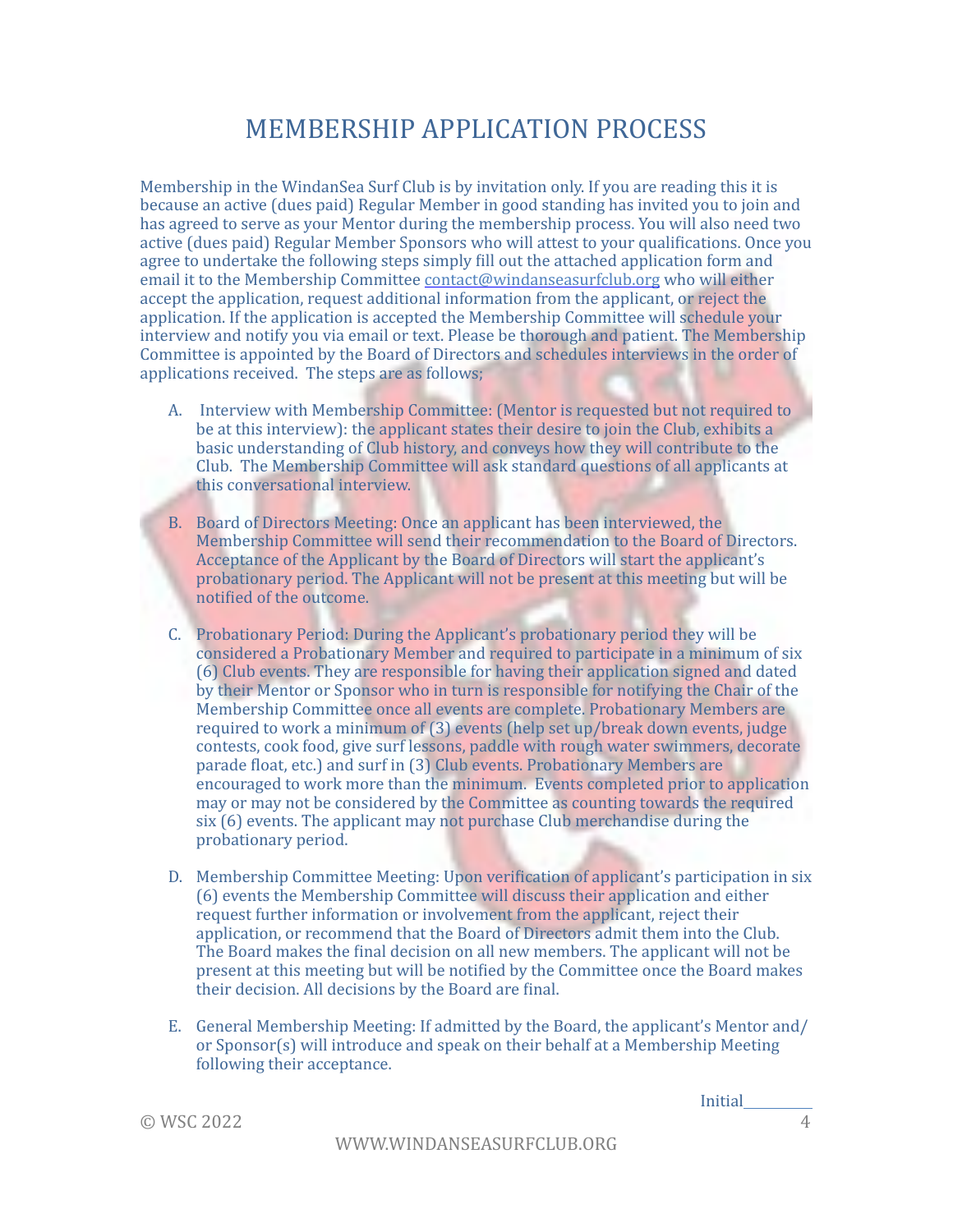#### MISSION STATEMENT

**"The WindanSea Surf Club is dedicated to promoting excellence** in our ocean and community, preserving and respecting **WindanSea's past, protecting ocean and coastal environments, fostering a positive image of surfers locally and globally through charity and competition, and supporting our youth for a brighter future".** 

Prospective members should evaluate their interest and willingness to contribute to the WindanSea Surf Club in order to fulfill the spirit of the Club's mission. Individuals who commit their time and energy to furthering the success and greatness of the WindanSea Surf Club are rewarded through association with the elite Club membership and the global bonds that have been formed throughout the Club's history in the pursuit of surfing excellence. Club membership is a privilege and the applicant agrees to actively ensure the future of the WindanSea Surf Club.

**Members contribute in a variety of ways, including but not limited** to:

direct competition, competitive support, event participation, event planning, fund raising, board and committee participation, general meeting attendance, informed voting, newsletter contribution, and current dues payment.

**Signing this mission statement is your pledge to fully participate** as a member in good standing of this club.

Applicant signature: Date:

 $\odot$  WSC 2022  $\qquad \qquad$  5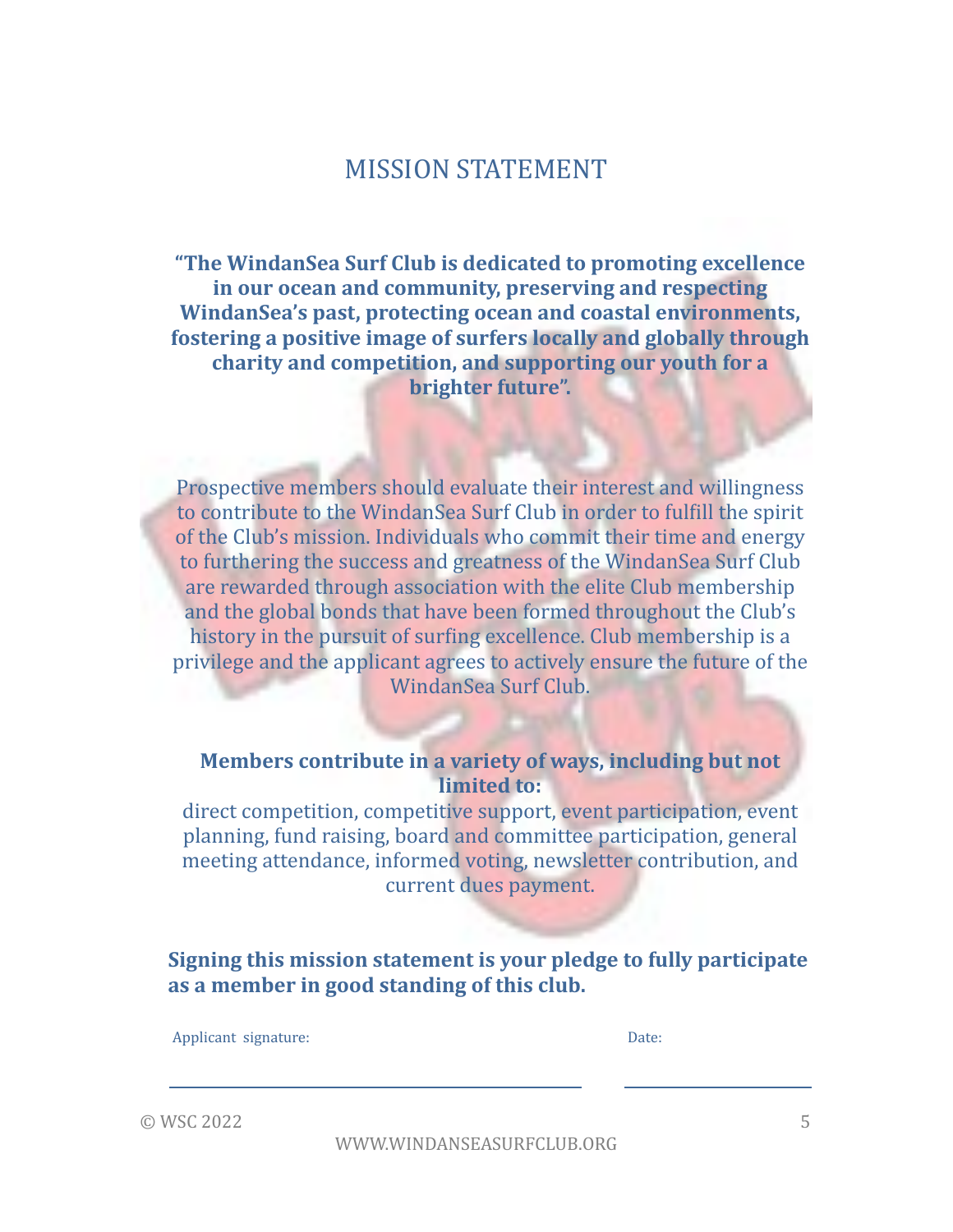# RELEASE AND WAIVER OF ALL CLAIMS

I recognize that participation in the WindanSea Surf Club, including all its meetings, events and competitions (collectively "WSC Events") carries with it the risk of damages, injury and death. I freely and voluntarily agree to assume all risks, including any damages, injury or death, on behalf of myself and all my legal heirs. Neither I, nor any of my legal heirs, will seek any compensation, damages, recovery or other form of remedy, from any person or entity associated with the WindanSea Surf Club, in the event of any damages,, injury, or death arising from my participation in WSC Events. .

In consideration for being allowed to participate in the WindanSea Surf Club and the WSC Events, I agree on behalf of myself and all my legal heirs to release, acquit, discharge, and forever waive any claim I, or all my legal heirs, may have for any damages, injury, or death, related to my participation, travel or presence at any WSC Events, against the WindanSea Surf Club, its officers, its members, the sponsors of WSC Events, other participants in WSC Events, and any entities, governmental or otherwise, providing authorization, permits or sanction for WSC Events.

| Applicant signature:                                                                 | Date: |
|--------------------------------------------------------------------------------------|-------|
| Applicant Name (print):                                                              |       |
| A California Non-Profit Corporation - No. C1102257<br>Tax Exempt F.E.I.N. 33-0302053 |       |
| Members Under the Age of 18                                                          |       |

A Parent or Guardian must sign this:

I am the parent or legal guardian of the above named individual who is under the age of 18. I have read the above Release and Waiver of all Claims and I freely and voluntarily agree to be bound by its terms and conditions on behalf of the above named individual, myself, my spouse, and all legal heirs.

Parent/Guardian signature: Date:

Parent/Guardian Name (print):

 $\odot$  WSC 2022 6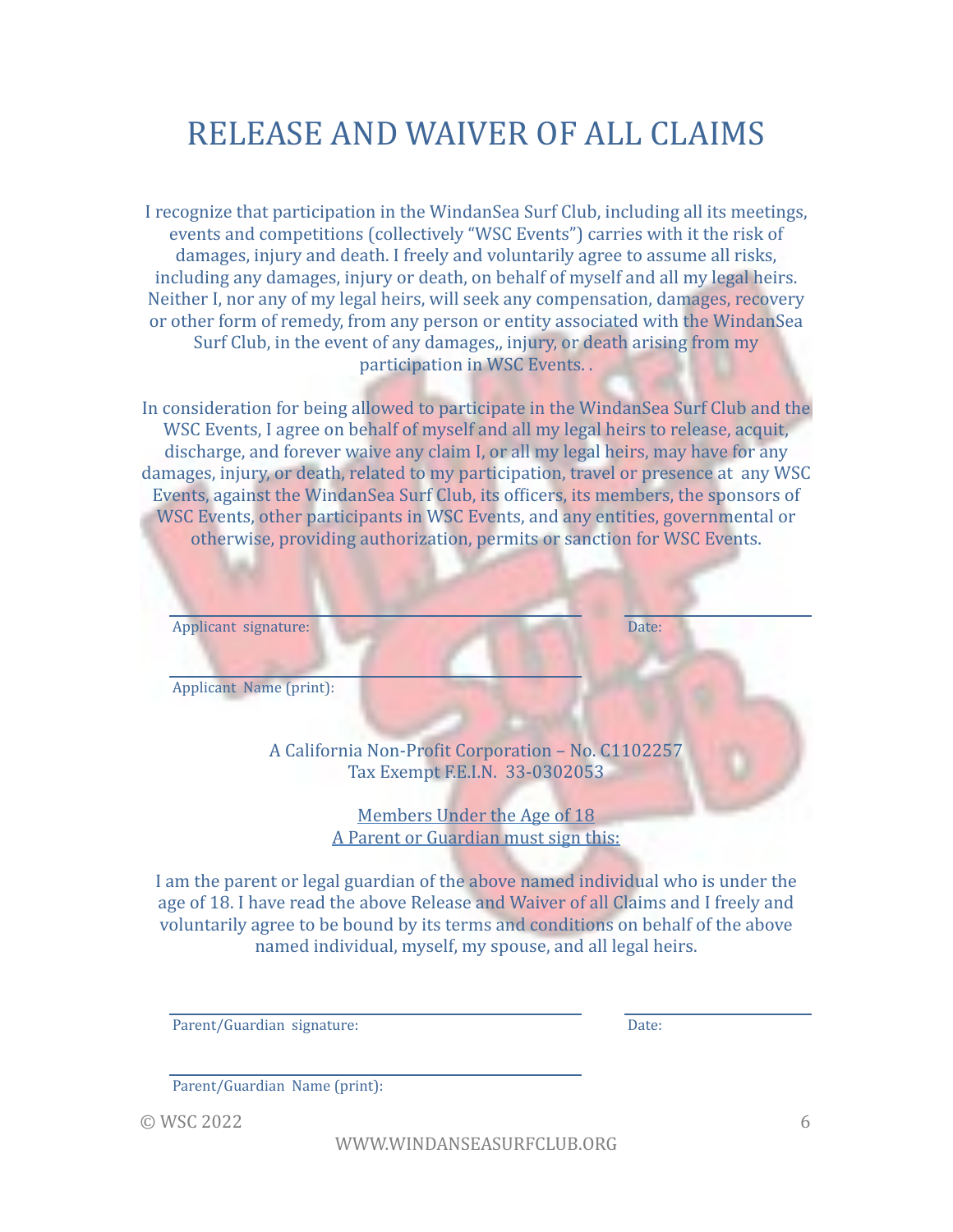## REGULAR MEMBERSHIP APPLICATION

-Please print -

| DATE:                        |                                                                                                                                                                                                                                |                             |
|------------------------------|--------------------------------------------------------------------------------------------------------------------------------------------------------------------------------------------------------------------------------|-----------------------------|
|                              |                                                                                                                                                                                                                                |                             |
|                              |                                                                                                                                                                                                                                |                             |
| City, State, Zip Code        |                                                                                                                                                                                                                                |                             |
| Phone Number:                |                                                                                                                                                                                                                                | Stance: Goofyfoot / Regular |
| Email Address: No. 1994      | Sex:                                                                                                                                                                                                                           | Male / Female               |
| Date of Birth: New York 1988 |                                                                                                                                                                                                                                |                             |
|                              | Your Mentor is: New York New York New York New York New York New York New York New York New York New York New York New York New York New York New York New York New York New York New York New York New York New York New York |                             |
|                              |                                                                                                                                                                                                                                |                             |
|                              |                                                                                                                                                                                                                                |                             |
|                              |                                                                                                                                                                                                                                |                             |